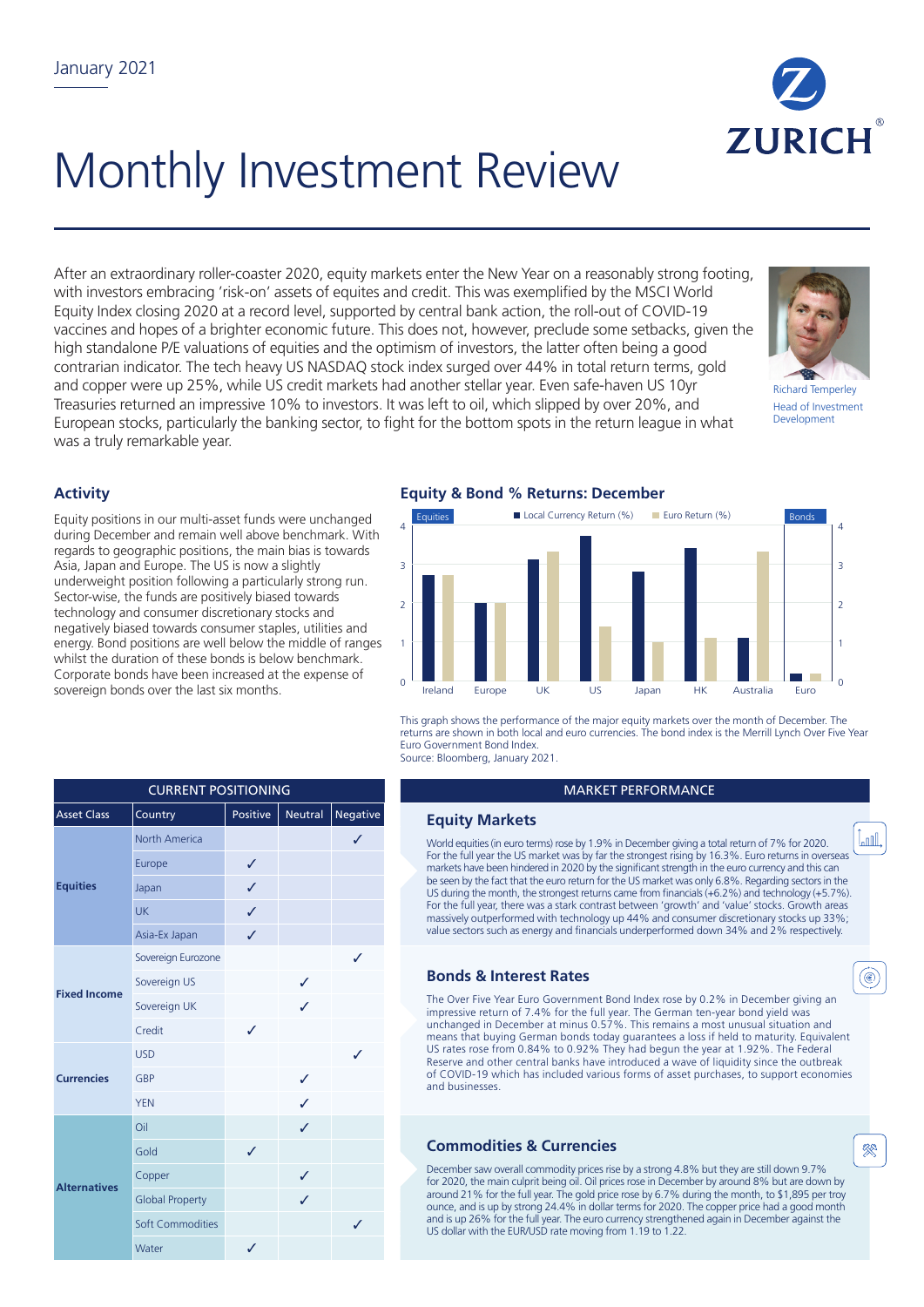| Zurich Life Annualised Performance            |                 | Annualised |            |            |                    |                    |                    |                             |  |
|-----------------------------------------------|-----------------|------------|------------|------------|--------------------|--------------------|--------------------|-----------------------------|--|
| to January 2021                               | Year to<br>Date | Year       | 3<br>Years | 5<br>Years | 10<br>Years        | 15<br>Years        | 20<br>Years        | <b>Fund Size</b><br>(Euros) |  |
| Prisma Multi-Asset Funds                      |                 |            |            |            |                    |                    |                    |                             |  |
| Prisma <sup>2</sup>                           | 1.7%            | 1.7%       | 1.1%       | 1.1%       | <b>Not Started</b> | <b>Not Started</b> | <b>Not Started</b> | 356, 363, 214               |  |
| Prisma <sup>3</sup>                           | 3.4%            | 3.4%       | 3.0%       | 3.0%       | <b>Not Started</b> | <b>Not Started</b> | Not Started        | 1,378,353,282               |  |
| Prisma 4                                      | 6.9%            | 6.9%       | 6.3%       | 6.6%       | <b>Not Started</b> | <b>Not Started</b> | <b>Not Started</b> | 1,831,959,373               |  |
| Prisma <sup>5</sup>                           | 10.9%           | 10.9%      | 9.6%       | 9.6%       | Not Started        | <b>Not Started</b> | <b>Not Started</b> | 1,002,072,815               |  |
| Prisma Max                                    | 13.7%           | 13.7%      | 11.3%      | 10.5%      | <b>Not Started</b> | Not Started        | Not Started        | 95,872,860                  |  |
| <b>Managed Funds</b>                          |                 |            |            |            |                    |                    |                    |                             |  |
| Cautiously Managed                            | 7.1%            | 7.1%       | 5.3%       | 5.0%       | 7.1%               | <b>Not Started</b> | <b>Not Started</b> | 547,580,482                 |  |
| <b>Sector Average</b>                         | 0.4%            | 0.4%       | 1.5%       | 2.6%       | 3.4%               | 2.7%               | 2.9%               |                             |  |
| <b>Balanced</b>                               | 12.3%           | 12.3%      | 9.1%       | 8.0%       | 9.2%               | 6.6%               | 6.0%               | 2,006,333,786               |  |
| <b>Sector Average</b>                         | 1.4%            | 1.4%       | 3.4%       | 4.1%       | 6.0%               | 3.6%               | 3.3%               |                             |  |
| Performance                                   | 13.9%           | 13.9%      | 10.6%      | 9.4%       | 10.0%              | 7.0%               | 6.2%               | 1,644,162,231               |  |
| Dynamic                                       | 14.4%           | 14.4%      | 11.4%      | 10.0%      | 10.5%              | 7.3%               | 6.3%               | 1,888,731,590               |  |
| <b>FinEx Sector Average</b>                   | 0.8%            | 0.8%       | 3.7%       | 4.9%       | 6.3%               | 4.0%               | 3.6%               |                             |  |
| <b>Protected Funds</b>                        |                 |            |            |            |                    |                    |                    |                             |  |
| Protected 70                                  | 4.1%            | 4.1%       | 4.8%       | 4.1%       | 5.0%               | <b>Not Started</b> | <b>Not Started</b> | 18,922,456                  |  |
| Protected 80                                  | 1.3%            | 1.3%       | 2.0%       | 1.6%       | 2.7%               | <b>Not Started</b> | <b>Not Started</b> | 29,438,361                  |  |
| Cash                                          |                 |            |            |            |                    |                    |                    |                             |  |
| Secure                                        | 0.0%            | 0.0%       | 0.0%       | 0.0%       | 0.1%               | 0.8%               | 1.3%               | 155,409,974                 |  |
| Cash Fund                                     | $-1.0%$         | $-1.0%$    | $-0.9%$    | $-0.9%$    | $-0.6%$            | <b>Not Started</b> | <b>Not Started</b> | 1,102,182,536               |  |
| <b>FinEx Sector Average</b>                   | $-0.7%$         | $-0.7%$    | $-0.7%$    | $-0.5%$    | $-0.1%$            | 0.7%               | 1.1%               |                             |  |
| <b>Bond</b>                                   |                 |            |            |            |                    |                    |                    |                             |  |
| Global Corporate Bond (JP Morgan)             | 6.8%            | 6.8%       | 3.5%       | 3.4%       | <b>Not Started</b> | <b>Not Started</b> | <b>Not Started</b> | 14,220,163                  |  |
| Global Government Bond (JP Morgan)            | 4.9%            | 4.9%       | 2.70%      | 1.90%      | <b>Not Started</b> | <b>Not Started</b> | Not Started        | 3,005,162                   |  |
| Indexed Eurozone Government Bond (BlackRock)* | 4.0%            | 4.0%       | 3.90%      | 2.70%      | <b>Not Started</b> | <b>Not Started</b> | Not Started        | 12,157,489                  |  |
| <b>Active Fixed Income</b>                    | 3.2%            | 3.2%       | 3.00%      | 2.50%      | 5.40%              | 4.60%              | 5.50%              | 255,447,309                 |  |
| Inflation-Linked Bond                         | 2.3%            | 2.3%       | 2.00%      | 2.00%      | 1.80%              | <b>Not Started</b> | <b>Not Started</b> | 5,377,541                   |  |
| Long Bond                                     | 8.5%            | 8.5%       | 7.0%       | 5.1%       | 7.5%               | 5.7%               | <b>Not Started</b> | 94,022,194                  |  |
| <b>FinEx Sector Average</b>                   | 4.6%            | 4.6%       | 3.9%       | 3.3%       | 4.4%               | 3.5%               | 4.3%               |                             |  |
| Absolute Return/Diversified Assets Funds      |                 |            |            |            |                    |                    |                    |                             |  |
| Global Targeted Returns Fund (Invesco)        | $-2.1%$         | $-2.1%$    | $-1.6%$    | $-0.5%$    | <b>Not Started</b> | <b>Not Started</b> | <b>Not Started</b> | 30,326,230                  |  |
| Dynamic Diversified Growth (BlackRock)        | 7.4%            | 7.4%       | 3.9%       | 3.2%       | <b>Not Started</b> | <b>Not Started</b> | <b>Not Started</b> | 11,712,384                  |  |
| <b>Active Asset Allocation</b>                | 7.4%            | 7.4%       | 6.7%       | 6.80%      | 6.6%               | <b>Not Started</b> | <b>Not Started</b> | 613,472,001                 |  |
| <b>Commodity Funds</b>                        |                 |            |            |            |                    |                    |                    |                             |  |
| Gold                                          | 13.0%           | 13.0%      | 11.7%      | 8.8%       | 3.1%               | Not Started        | <b>Not Started</b> | 192,887,704                 |  |
| Indexed Global Energy and Metals              | $-11.4%$        | $-11.4%$   | $-1.5%$    | 1.8%       | $-3.4%$            | <b>Not Started</b> | <b>Not Started</b> | 11,286,256                  |  |
| Equity Funds (Global)                         |                 |            |            |            |                    |                    |                    |                             |  |
| 5 Star 5                                      | 18.4%           | 18.4%      | 12.6%      | 10.7%      | 10.6%              | 6.7%               | <b>Not Started</b> | 276,363,025                 |  |
| <b>International Equity</b>                   | 15.4%           | 15.4%      | 12.0%      | 11.1%      | 11.2%              | 7.9%               | 6.1%               | 3,324,413,455               |  |
| Global Select (Threadneedle)                  | 11.1%           | 11.1%      | 12.6%      | 12.2%      | 11.6%              | 8.3%               | 6.1%               | 13,052,059                  |  |
| Indexed Global Equity (BlackRock)*            | 4.6%            | 4.6%       | 9.0%       | 9.3%       | <b>Not Started</b> | <b>Not Started</b> | <b>Not Started</b> | 151,897,981                 |  |
| <b>FinEx Sector Average</b>                   | 1.6%            | 1.6%       | 5.5%       | 6.7%       | 8.0%               | 5.2%               | 3.5%               |                             |  |
| Equity Funds (European)                       |                 |            |            |            |                    |                    |                    |                             |  |
| 5 Star 5 Europe                               | 3.1%            | 3.1%       | 6.0%       | 7.7%       | 10.5%              | 7.0%               | <b>Not Started</b> | 111,434,749                 |  |
| European Select (Threadneedle)                | 9.3%            | 9.3%       | 9.2%       | 8.2%       | 10.7%              | 8.4%               | 6.2%               | 9,754,773                   |  |
| <b>FinEx Sector Average</b>                   | 2.1%            | 2.1%       | 3.9%       | 4.7%       | 7.1%               | 5.0%               | 3.6%               |                             |  |
| Equity Funds (Euro)                           |                 |            |            |            |                    |                    |                    |                             |  |
| <b>Eurozone Equity</b>                        | 5.0%            | 5.0%       | 5.2%       | 6.9%       | 8.2%               | 6.7%               | <b>Not Started</b> | 91,187,201                  |  |
| Indexed Eurozone Equity (BlackRock)*          | $-1.6%$         | $-1.6%$    | 2.9%       | 5.9%       | <b>Not Started</b> | <b>Not Started</b> | <b>Not Started</b> | 5,518,836                   |  |
| <b>Sector Average</b>                         | $-0.6%$         | $-0.6%$    | 2.0%       | 4.2%       | 6.1%               | 3.4%               | 2.6%               |                             |  |
| Equity Funds (Irish)                          |                 |            |            |            |                    |                    |                    |                             |  |
| <b>Irish Equity</b>                           | 5.0%            | 5.0%       | 5.2%       | 4.6%       | 13.0%              | 3.5%               | <b>Not Started</b> | 20,080,216                  |  |
| <b>FinEx Sector Average</b>                   | 3.3%            | 3.3%       | 2.6%       | 2.0%       | 10.2%              | 1.4%               | 2.9%               |                             |  |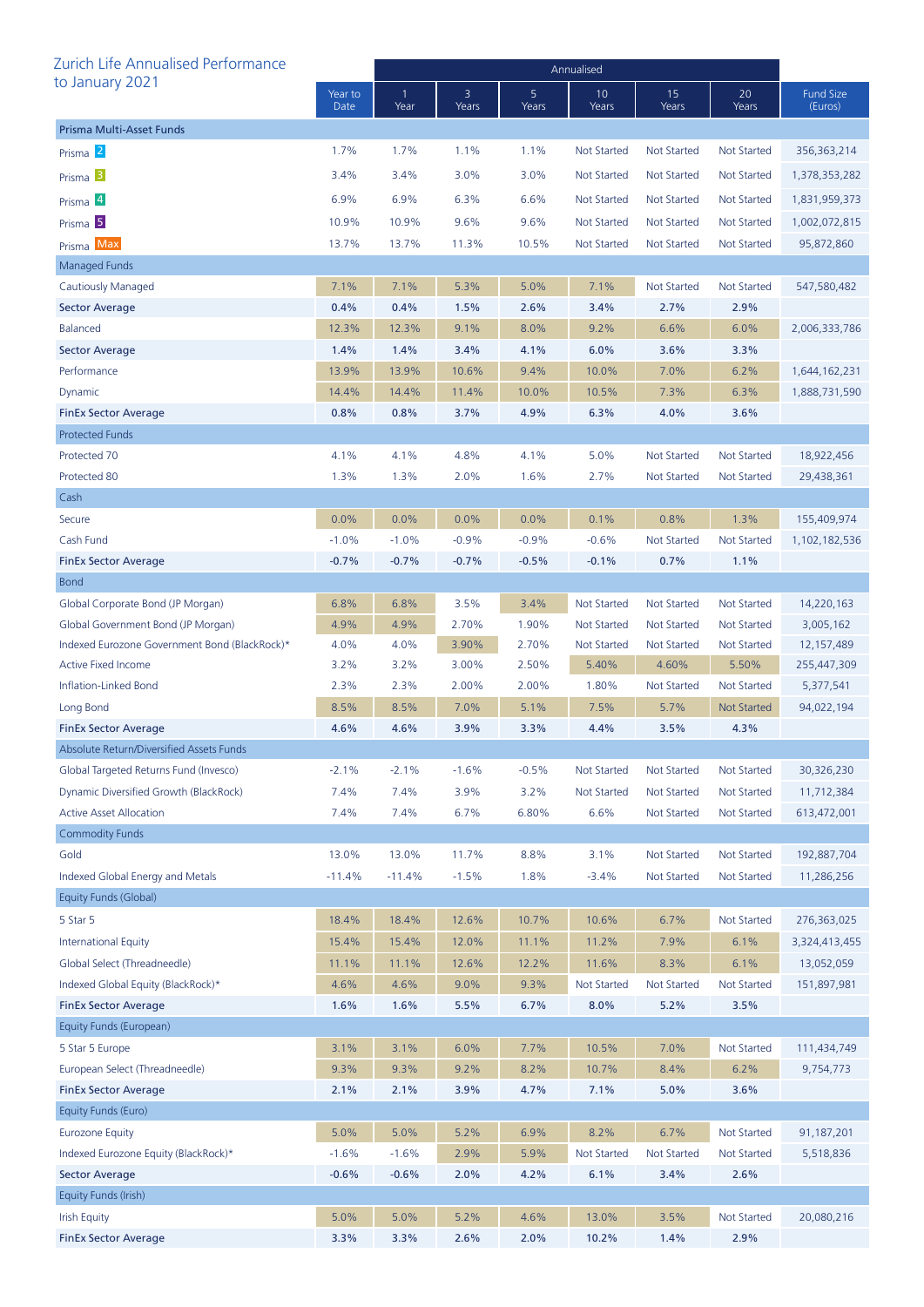|                                                                  |                 | Annualised |                    |                         |                    |                    |                    |                             |
|------------------------------------------------------------------|-----------------|------------|--------------------|-------------------------|--------------------|--------------------|--------------------|-----------------------------|
|                                                                  | Year to<br>Date | Year       | 3<br>Years         | 5 <sup>5</sup><br>Years | 10<br>Years        | 15<br>Years        | 20<br>Years        | <b>Fund Size</b><br>(Euros) |
| Equity Fund (American)                                           |                 |            |                    |                         |                    |                    |                    |                             |
| 5 Star 5 Americas                                                | 23.3%           | 23.3%      | 18.7%              | 14.3%                   | 14.4%              | 9.9%               | <b>Not Started</b> | 93,334,962                  |
| American Select (Threadneedle)                                   | 14.9%           | 14.9%      | 15.6%              | 14.0%                   | 14.5%              | 9.8%               | 5.7%               | 12,526,304                  |
| <b>FinEx Sector Average</b>                                      | 8.3%            | 8.3%       | 11.2%              | 11.0%                   | 12.7%              | 8.2%               | 5.0%               |                             |
| Equity Funds (Far East Asia)                                     |                 |            |                    |                         |                    |                    |                    |                             |
| 5 Star 5 Asia Pacific                                            | 8.9%            | 8.9%       | 5.8%               | 10.1%                   | 7.4%               | 5.9%               | <b>Not Started</b> | 81,753,721                  |
| Asia Pacific Equity                                              | 5.8%            | 5.8%       | 5.2%               | 9.6%                    | 6.8%               | <b>Not Started</b> | <b>Not Started</b> | 11,131,684                  |
| <b>FinEx Sector Average</b>                                      | 6.4%            | 6.4%       | 4.9%               | 7.9%                    | 5.1%               | 5.7%               | 6.0%               |                             |
| Equity Funds (High Yield)                                        |                 |            |                    |                         |                    |                    |                    |                             |
| Dividend Growth                                                  | $-16.1%$        | $-16.1%$   | $-1.3%$            | 3.1%                    | 7.6%               | 4.6%               | <b>Not Started</b> | 177,659,729                 |
| <b>FinEx Sector Average</b>                                      | 1.6%            | 1.6%       | 5.5%               | 6.7%                    | 8.0%               | 5.2%               | 3.5%               |                             |
| Equity Funds (Emerging Market)                                   |                 |            |                    |                         |                    |                    |                    |                             |
| Emerging Markets Opportunities (JP Morgan)                       | 8.8%            | 8.8%       | 7.8%               | 13.5%                   | <b>Not Started</b> | <b>Not Started</b> | <b>Not Started</b> | 8,099,925                   |
| Indexed Emerging Market Equity Fund (BlackRock)                  | 7.4%            | 7.4%       | 4.3%               | 10.2%                   | <b>Not Started</b> | <b>Not Started</b> | <b>Not Started</b> | 4,519,747                   |
| <b>Sector Average</b>                                            | 5.0%            | 5.0%       | 3.1%               | 7.9%                    | 2.4%               | 5.5%               | <b>Not Started</b> |                             |
| Equity Funds (Specialist)                                        |                 |            |                    |                         |                    |                    |                    |                             |
| Indexed Top Tech 100                                             | 34.6%           | 34.6%      | 25.4%              | 20.2%                   | 20.6%              | 14.6%              | <b>Not Started</b> | 123,278,851                 |
| <b>FinEx Sector Average</b>                                      | 9.0%            | 9.0%       | 7.5%               | 6.7%                    | 4.0%               | 3.2%               | 1.5%               |                             |
| <b>Property Funds</b>                                            |                 |            |                    |                         |                    |                    |                    |                             |
| <b>Property Fund</b>                                             | $-11.5%$        | $-11.5%$   | <b>Not Started</b> | <b>Not Started</b>      | <b>Not Started</b> | <b>Not Started</b> | Not Started        | 39,872,752                  |
| Indexed European (Ex-UK) Property                                | $-9.3%$         | $-9.3%$    | 1.6%               | 4.5%                    | 7.0%               | <b>Not Started</b> | <b>Not Started</b> | 131,171,083                 |
| Indexed Australasia Property                                     | $-16.7%$        | $-16.7%$   | 0.1%               | 2.9%                    | 4.3%               | <b>Not Started</b> | <b>Not Started</b> | 104,663,178                 |
| <b>Sector Average</b>                                            | $-9.6%$         | $-9.6%$    | $-0.8%$            | 1.2%                    | 3.3%               | $-0.3%$            | 2.4%               |                             |
| <b>Dimensional Funds</b>                                         |                 |            |                    |                         |                    |                    |                    |                             |
| Global Short-term Investment Grade Fixed Income<br>(Dimensional) | 0.2%            | 0.2%       | 0.0%               | <b>Not Started</b>      | <b>Not Started</b> | <b>Not Started</b> | <b>Not Started</b> | 572,334                     |
| Euro Inflation Linked Int Duration Fixed Income<br>(Dimensional) | 0.9%            | 0.9%       | 1.3%               | <b>Not Started</b>      | <b>Not Started</b> | <b>Not Started</b> | <b>Not Started</b> | 6,997,794                   |
| World Equity (Dimensional)                                       | 1.5%            | 1.5%       | 4.8%               | <b>Not Started</b>      | <b>Not Started</b> | <b>Not Started</b> | <b>Not Started</b> | 11,959,765                  |
| Global Short Fixed Income (Dimensional)                          | $-0.3%$         | $-0.3%$    | $-0.3%$            | <b>Not Started</b>      | <b>Not Started</b> | <b>Not Started</b> | Not Started        | 4,182,180                   |
| World Allocation 20/80 (Dimensional)                             | 0.5%            | 0.5%       | 0.8%               | <b>Not Started</b>      | <b>Not Started</b> | Not Started        | Not Started        | 12,868,304                  |
| World Allocation 40/60 (Dimensional)                             | 1.1%            | 1.1%       | 2.2%               | <b>Not Started</b>      | <b>Not Started</b> | Not Started        | <b>Not Started</b> | 25,780,537                  |
| World Allocation 60/40 (Dimensional)                             | 1.7%            | 1.7%       | 3.3%               | <b>Not Started</b>      | <b>Not Started</b> | <b>Not Started</b> | <b>Not Started</b> | 25,964,237                  |
| World Allocation 80/20 (Dimensional)                             | 1.4%            | 1.4%       | 3.7%               | Not Started             | <b>Not Started</b> | <b>Not Started</b> | <b>Not Started</b> | 8,929,823                   |
| Global Small Companies (Dimensional)                             | 0.9%            | 0.9%       | <b>Not Started</b> | <b>Not Started</b>      | <b>Not Started</b> | Not Started        | <b>Not Started</b> | 970,067                     |
| Global Value (Dimensional)                                       | $-11.1%$        | $-11.1%$   | <b>Not Started</b> | <b>Not Started</b>      | <b>Not Started</b> | <b>Not Started</b> | <b>Not Started</b> | 1,014,964                   |
| Global Sustainability Core Equity (Dimensional)                  | 6.7%            | 6.7%       | <b>Not Started</b> | <b>Not Started</b>      | <b>Not Started</b> | <b>Not Started</b> | <b>Not Started</b> | 60,785                      |
| Funds Closed to New Business                                     |                 |            |                    |                         |                    |                    |                    |                             |
| Indexed Eurozone Property                                        | $-11.0%$        | $-11.0%$   | 0.2%               | 3.8%                    | 6.5%               | 4.3%               | Not Started        | 15,262,681                  |
| Indexed India Equity                                             | 3.4%            | 3.4%       | 1.8%               | 5.0%                    | 2.3%               | <b>Not Started</b> | <b>Not Started</b> | 7,686,812                   |
| Income Opportunity (JP Morgan)                                   | 0.0%            | 0.0%       | $-0.7%$            | 1.0%                    | <b>Not Started</b> | <b>Not Started</b> | <b>Not Started</b> | 3,788,273                   |
| <b>Diversified Assets</b>                                        | $-2.3%$         | $-2.3%$    | 3.2%               | 4.4%                    | 4.6%               | Not Started        | Not Started        | 9,999,074                   |
| <b>Earth Resources</b>                                           | 15.8%           | 15.8%      | 12.7%              | 8.1%                    | $-0.8%$            | <b>Not Started</b> | Not Started        | 4,774,863                   |
| <b>Green Resources</b>                                           | 123.5%          | 123.5%     | 47.4%              | 27.3%                   | 10.5%              | Not Started        | Not Started        | 10,472,944                  |

Source: Financial Express as at 01/01/2021

Annual management charges (AMC) apply. The fund returns shown are net of the AMC deducted by each provider in their unit prices. This will vary for each provider, and any difference will impact the relative performance of the funds shown. The fund returns are based on an investment in the funds and do not represent the returns achieved by individual policies linked to the funds. These fund returns may be before the full AMC is applied to a policy. The actual returns on policies linked to the specified fund will be lower because of the effects of charges and in some cases a higher management charge.

\* Performance using most recent data available.

Figures highlighted in beige indicate where the Zurich Life fund has outperformed the sector average.

**Warning: Past performance is not a reliable guide to future performance. Warning: The value of your investment may go down as well as up. Warning: Benefits may be affected by changes in currency exchange rates. Warning: If you invest in this fund you may lose some or all of the money you invest.**